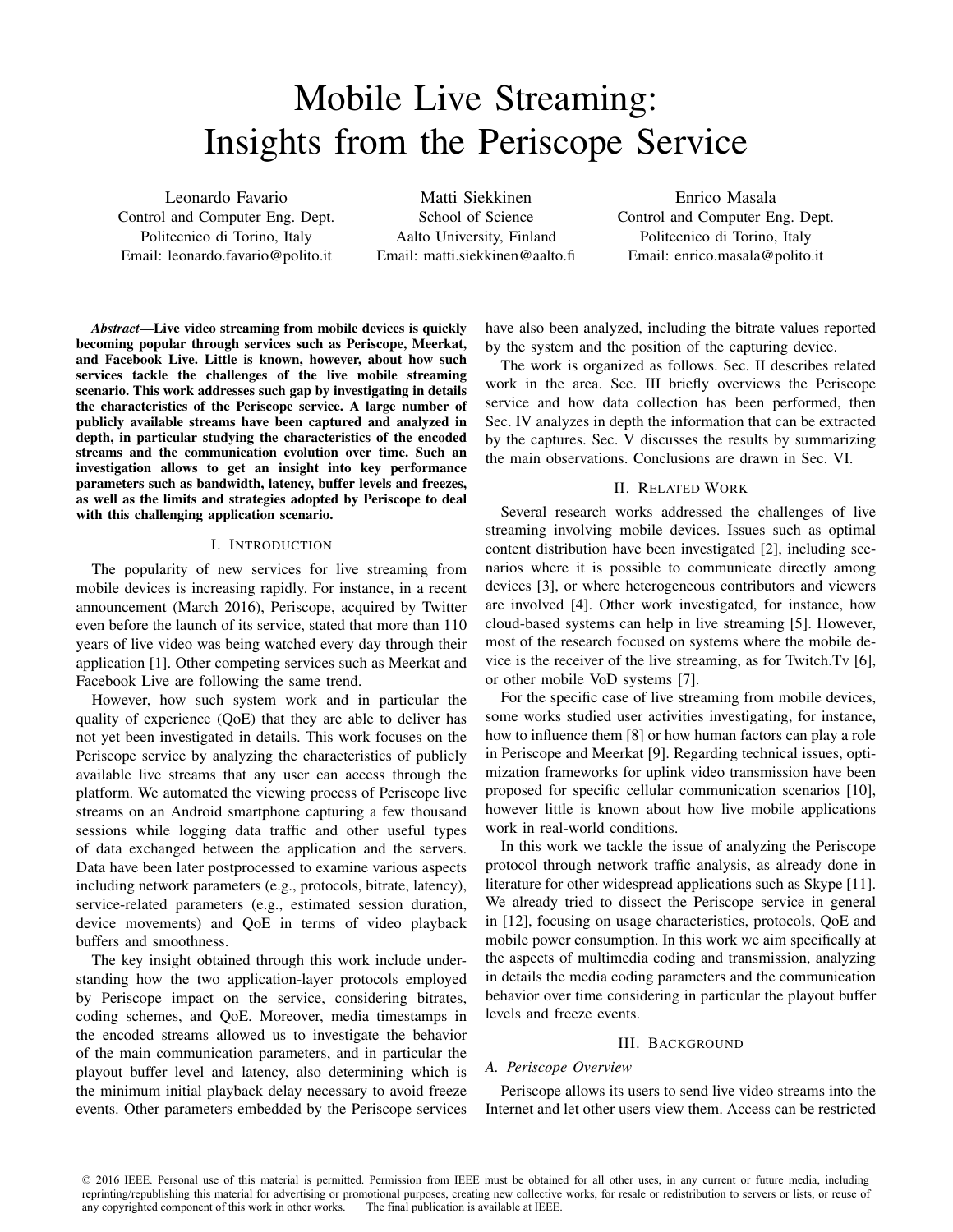

Fig. 1. Experimental setup: the right part shows our server that acts as mitmproxy, storage for the captured network traces and large bandwidth provider for the mobile device. In gray the rest of the system that cannot be directly controlled.

to chosen users; alternatively, streams can be made public.

A user has three options to discover public broadcasts. First, the app shows broadcasts in a rank. Alternatively, the map of the world can be explored to find broadcast within a specific geographical area. Last, a "Teleport" button is available in the app. When pressed, a randomly selected broadcast can be watched. The Periscope application communicates with the servers using an API whose specifications are not public and communication is protected by SSL.

#### *B. Data Acquisition*

Our goal was to collect information about a relatively large number of Periscope broadcasts in an automated fashion. In order to enable studying also the SSL traffic between the mobile client and Periscope servers, we set up a so called *man-in-the-middle proxy*, i.e. mitmproxy [13], in between the mobile device and the Periscope service as a transparent proxy. Fig. 1 depicts our test scenario, in which our server runs both the mitmproxy and a network analyzer which stores all packets. With some effort, we were able to examine the exchange requests between the clients and the servers and automate the requests using smartphones. Our scripts sent commands to the device through the Android debug bridge (adb) to press the app "Teleport" button which takes the user directly to a randomly selected live broadcast, then waited for 60 s, closed the session and started again. The script also captures, for each broadcast, all the data traffic between the device and the Internet. Therefore, the maximum media data length has been limited to 60 s in all experiments.

Two different smartphones have been used in our automated experiments: one Samsung Galaxy S3 and one S4. To rule out any issues due do the smartphone download speed they were connected to the Internet by means of reverse tethering through a USB connection to a PC connected to the university LAN with more than 100 Mbps of available bandwidth. In total, we collected 4,023 sessions.

#### IV. MULTIMEDIA TRAFFIC ANALYSIS

To carry out the traffic analysis we employed a wide variety of tools ranging from standard ones such as *wireshark* [14] for network trace analysis to *libav* [15] to inspect and decode the multimedia content. In addition, we developed a set of custom programs and scripts to extract information not directly available through such programs.

# *A. Protocols*

In our experiments we observed that Periscope uses either the Real Time Messaging Protocol (RTMP) [16] using source port 80 or the HTTP Live Streaming (HLS) to serve multimedia content. Our experiments collected 1,762 RTMP sessions and 2,261 HLS sessions. Further investigation showed that RTMP is delivered through IP addresses corresponding to Amazon EC2 instances whereas HLS content relies on the Fastly Content Delivery Network (CDN).

RTMP is used when only few people watch the stream [12]. RTMP can convey different types of data. In this work we focused on the audio and video segments. Each RTMP segment is prefixed by a header which includes, in particular, the media type, the body size, and timestamp information. Each body includes one control byte that specifies the multimedia format followed by the body data itself with the multimedia compressed content. By trial and errors we determined that some of data at the beginning of the body contains some Periscope proprietary information which must be discarded in order to properly analyze the media content. Once the media content has been extracted, it can be analyzed with standard toolchains (e.g., *libav* [15]) which provide summary information as well as the possibility to decode the content itself.

When many users watch the stream, a different protocol is used. Periscope servers resort to the so called HTTP Live Streaming (HLS), by serving content as HTTP resources (i.e., *segments*) which are periodically requested and downloaded by the client. Such resources are encoded according to the MPEG Transport Stream (MPEG-TS) [17] format which can multiplex both audio and video and synchronizing them using the Presentation Time Stamp (PTS) information embedded into the MPEG-TS format.

# *B. Audio Characteristics*

All the audio content is encoded using the Advanced Audio Coding (AAC) [18], sampled at 44,100 Hz 16 bit. The content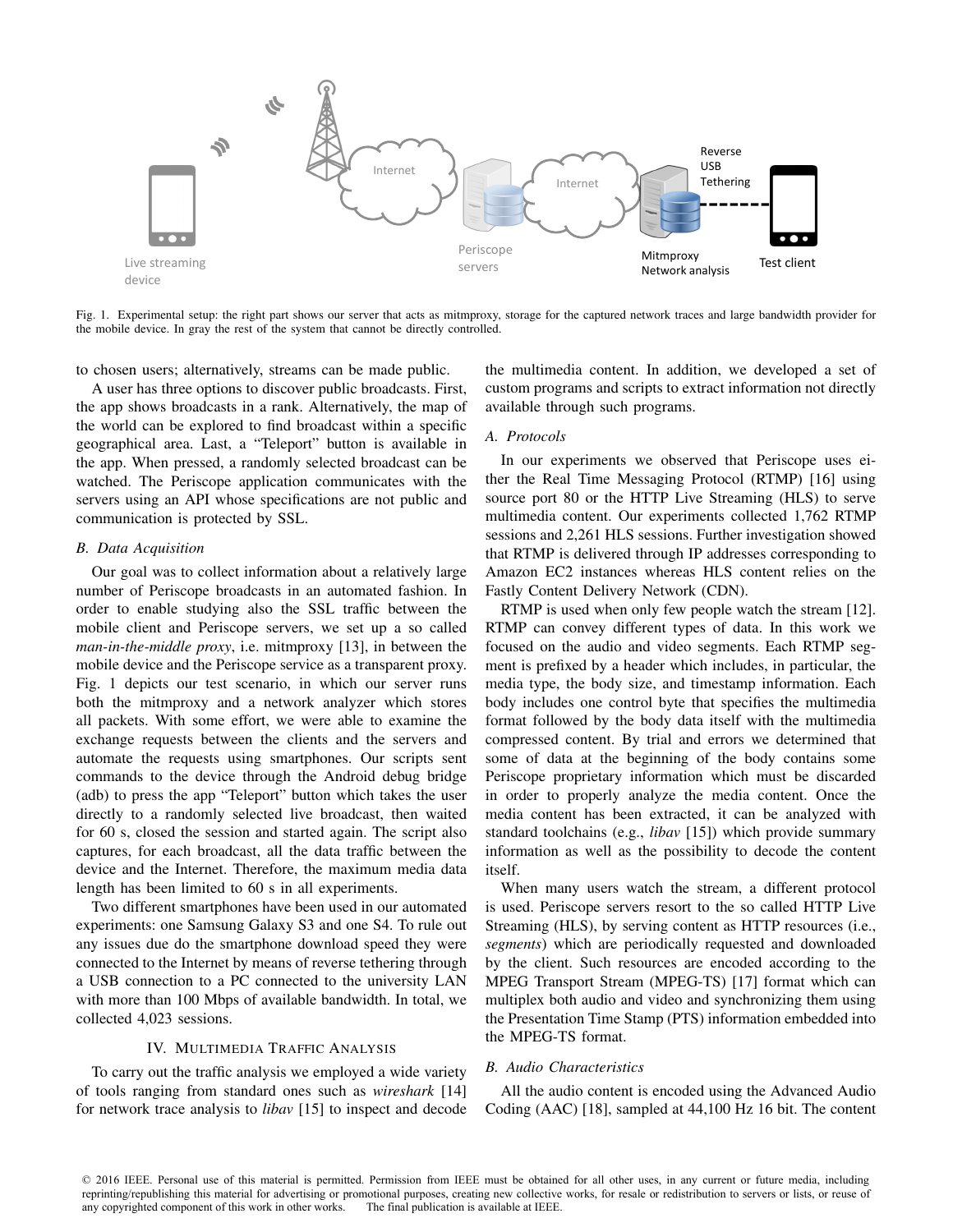

Fig. 2. Bitrate of audio and video streams: two preferred values can be clearly observed for the case of audio.



Fig. 3. Duration of HLS segments.

is encoded using a Variable Bit Rate (VBR) codec, hence each audio frame has a different size. However, the variation of the average bitrate is limited. The average bitrate is typically either 32 or 64 kbps. Fig. 2a shows the cumulative distribution of the bitrate. Note that the audio content has been reconstructed in Audio Data Transport Stream (ADTS) format [18] so the values in the figure are slightly higher than 32 or 64 kbps due to the inclusion of ADTS headers. When the bitrate is lower than 32 kbps, typically the content is almost silence. Also, we observe that there is no significant difference between the measures for the HLS and the RTMP case.

#### *C. Video Characteristics*

All video content is encoded using the Advanced Video Coding (AVC) standard [19], using resolution always equal to  $320\times568$ , up to 30 frames per second (fps). Fig. 2b shows the video bitrate whose typical value ranges between 100 and 600 kbps. The difference between HLS and RTMP is limited. For the HLS case, Fig. 3 shows the observed segment duration. The large majority of cases present segment lengths equal to 3.6 s. Such value corresponds to 108 frames at 30 fps. Nevertheless, the corresponding bitrate can vary significantly as shown in Fig. 2b.

Figure 4 shows the average frame rate of the video streams: there is a strong tendency to use 30 fps, but other rates are possible since occasionally frames are skipped, i.e., they are not encoded nor transmitted. Note that there is no significant difference between the HLS and RTMP cases.

Moreover, occasionally it seems that some frames are missing (not just skipped as in the previous case). Such condition is detected by unexpected gaps in the Picture Order Count (POC). In this case, to decode the video some concealment technique must be applied. We attribute such a fact to the up-



Fig. 4. Average frame rate of video stream.



Fig. 5. Cumulative distribution of difference between two subsequent timestamps.

loading device which might have experienced some encoding or transmission issues.

Fig. 5 shows the difference between timestamps of consecutive frames in the video stream. Timestamps are extracted either from the RTMP header or directly from the MPEG-TS PTS values. The cumulative distribution shows that 33.3 ms (equivalent to 30 fps) represents the large majority of cases. Other common difference values are 40 and 66.6 ms (respectively equivalent to 25 and 15 fps).

The video encoding pattern typically uses the IBPBP...I structure, where one frame containing B-type slices is inserted between frames containing either I-type or P-type slices. Only in 17.3% of the cases B-type slices are not used. For HLS, a closed Group-Of-Picture (GOP) structure is used, i.e., there is no coding dependency among different HLS segments, whereas RTMP uses both open and closed GOPs. The HLS solution potentially allows to seamlessly switch between different representations if necessary. However, detecting representation changes is not easy due to the variability of the video content which might cause a rate change on its own. Moreover, currently we did not observe any explicit hint of such feature being implemented, e.g., changes in the structure of the name of requested URLs. However, in our setup we did not expect such changes since there are no significant download bandwidth variations.

Most of the video content is encoded using one slice per frame, whereas occasionally two slices are used to split the picture horizontally in two parts. We speculate this could be due to the encoding device which might speed up encoding by parallelizing the coding operations for one frame.

Each frame containing I-type slices is preceded by an AVC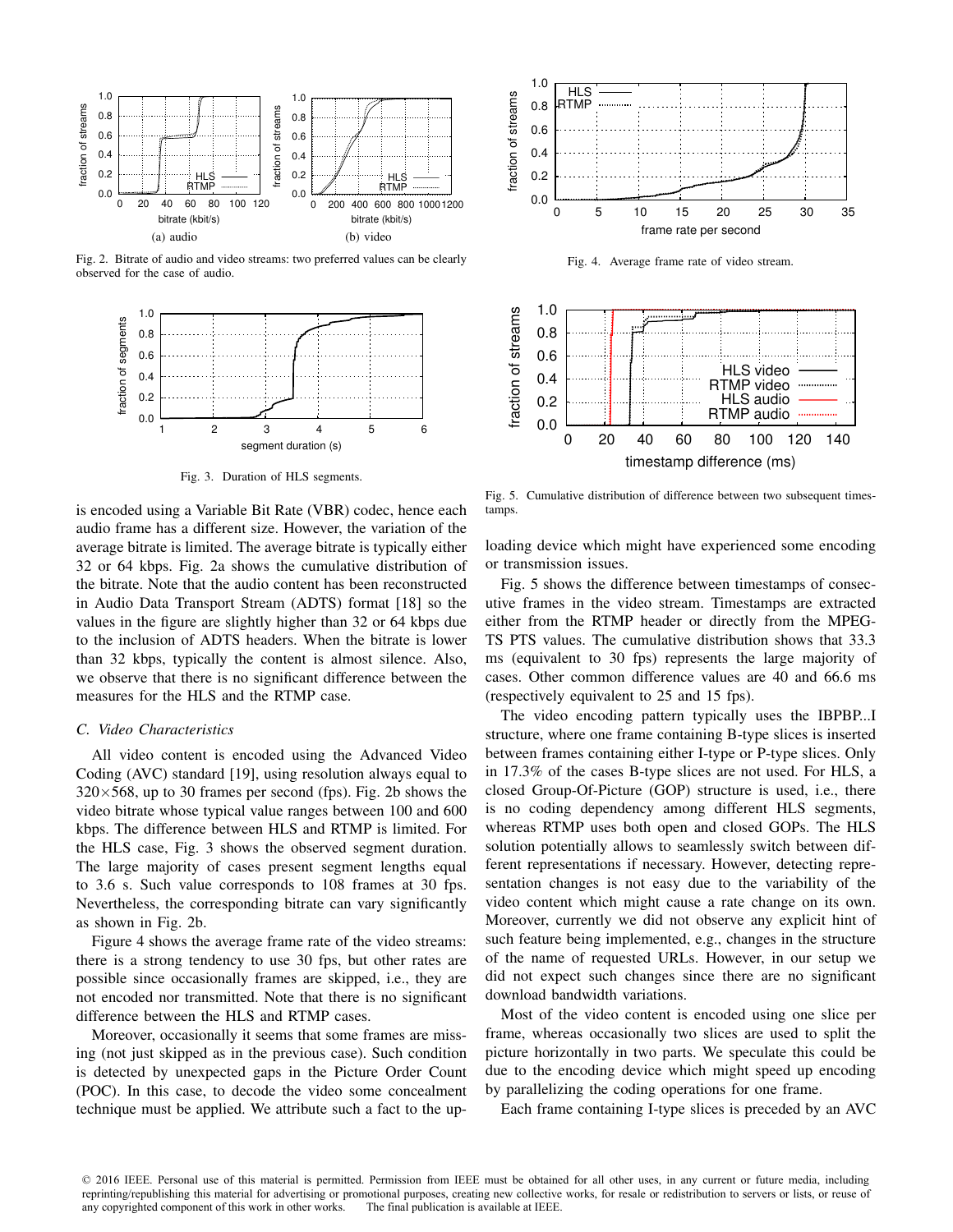

Fig. 6. Average position of the mobile device during the whole video session. Zero represents vertical, 90 or -90 is horizontal.



Fig. 7. Amount of degrees covered by the position of the mobile device during the whole video session.

Sequence Parameter Set (SPS) and a Picture Parameter Set (PPS). This allows any viewer joining at any time to have all the necessary information to start decoding from that point. SPS and PPS are typically inserted every 36 frames (that is 1.2 s at 30 fps).

## *D. Embedded Information by Periscope*

Additional information is embedded into the video stream just after the SPS and PPS, using the AVC Supplemental Enhancement Information (SEI) NALU data type, with an application-defined format. Although we were not able to decode all information, simple inspection of the data allowed to extract the name of some properties and their value. In particular, four fields attracted our attention: the *uploadrate* which we assumed to be the available rate estimated by the application, the *bps* which seems to be the actual transmitted bitrate, the *ntp* which seems to be the time at which the data was produced or received by the Periscope server, and the *rotation* which seems to be the position of the device as detected by the sensors of the mobile device.

The rotation information is useful to roughly estimate, by means of a physical world measure, how much the device is moved across the session. Fig. 6 show the average position of the mobile device during the whole video session. When the device is hold vertically, the value is zero degrees. Values equal to 90 or -90 correspond to horizontal position. Since devices are often moved during the video session, Fig. 7 show how many positions (quantized as integer degree values) are covered by the position of the mobile device during the whole video session. The majority of the devices are held in a relatively stable position for the whole duration of the session (60% of the devices is moved less than 10 degrees) whereas



Fig. 8. Values of the *bps* parameter versus the effective average video bitrate.



Fig. 9. Values of the *uploadrate* parameter versus the effective average video bitrate.

others might significantly change (e.g., about 10% rotates more than 90 degrees). Large values are relatively common since devices are often held in hand as opposed to being left in a fixed stable position. By visually inspecting the decoded content, we noticed that many movements often yield a low quality video, therefore the rotation parameter could suggest the presence of video segments with low quality.

Fig. 8 shows the value of the *bps* parameter as a function of our measured video bitrate. From the strong correlation of the points in the graph we speculate that the *bps* parameter could be the target encoding bitrate decided by the application and that, in any case, is capped at 450,000. Analogously, Fig. 9 shows the value of the *uploadrate* parameter. It seems reasonable to assume that this could be an estimate of the available upload bandwidth as seen from the mobile device which, in fact, can be relatively high, up to about 6,000 kpbs. However, the bitrate of the received video is about half of such value, probably not to saturate the uplink of the mobile device, and in any case is capped at about 450 kbps. Finally, note that no differences between RTMP and HLS seem to be present for both parameters.

# *E. Real-Time Communication Aspects*

To investigate in more details the real-timeliness of the communication system we analyzed in depth the captured network traces and the evolution of the header timestamps of each segment (in case of RTMP) or the PTS values (in case of HLS). The PTS or RTMP timestamp and the arrival time of each byte in the TCP flow, which can be precisely determined through the network traces, allow to investigate the behavior of the session over time. For instance, Fig. 10 shows three sample sessions. All of them show, on the vertical axis, the timestamp of the audio and video frames (in the RTMP flow or as PTS in the MPEG-TS), as well as the Periscope NTP values embedded

<sup>© 2016</sup> IEEE. Personal use of this material is permitted. Permission from IEEE must be obtained for all other uses, in any current or future media, including reprinting/republishing this material for advertising or promotional purposes, creating new collective works, for resale or redistribution to servers or lists, or reuse of any copyrighted component of this work in other works. The final publication is available at IEEE.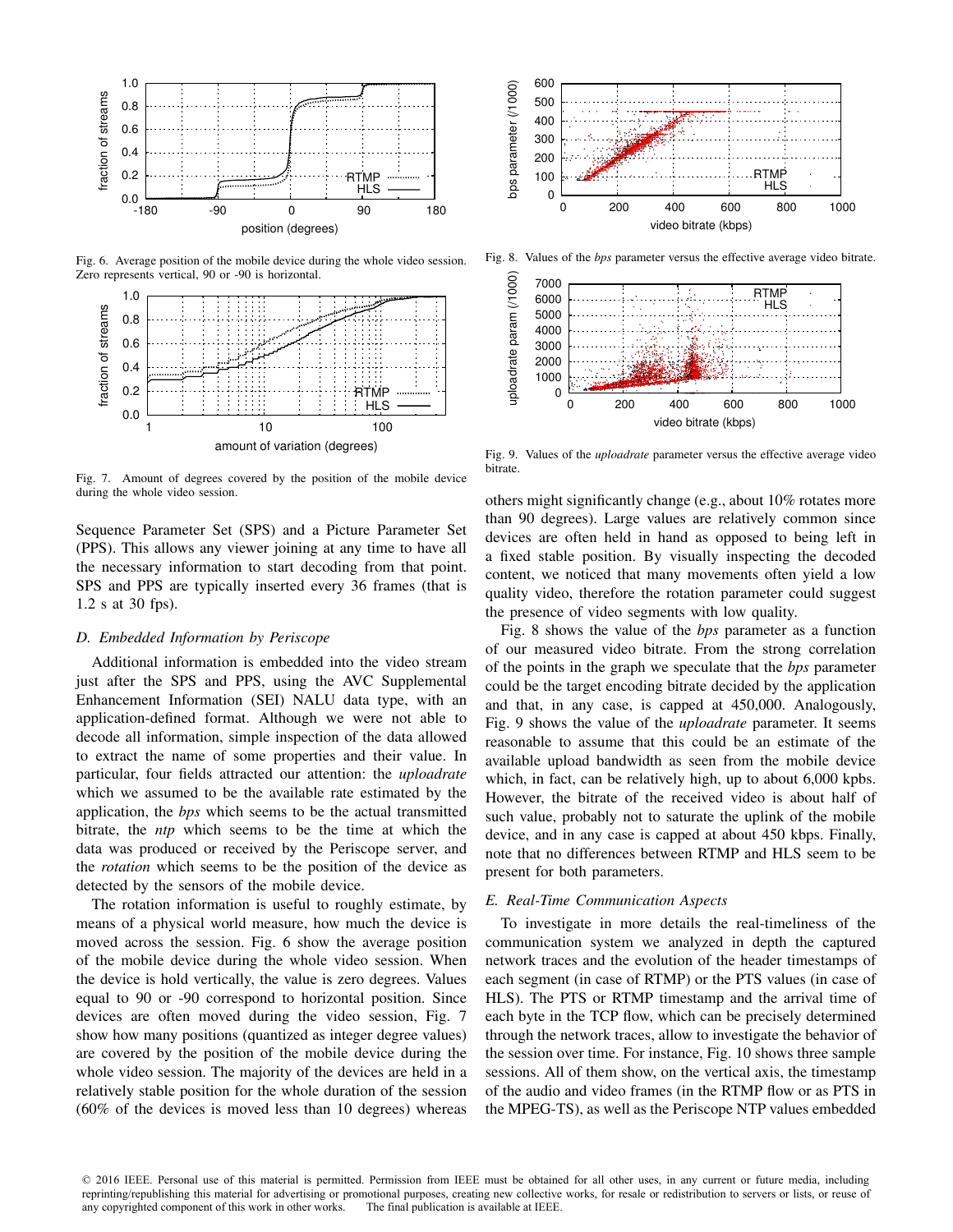

Fig. 10. Timestamps of audio and video frames, and of the Periscope NTP value encoded in the AVC SEI NALUs shown as a function of their reception time. A reference playback line is also shown assuming playback starting when the first packet is received.

in the AVC SEI NALU. Moreover, a reference playback line is also plotted, assuming as a time reference the reception of the first packet. Audio and video timestamps are almost always superimposed, in fact they are multiplexed and transmitted very closely in time. Fig. 10a shows an initial fast buffering phase (about 1 s), then the TCP transmission rate matches the one of the media content, except occasionally when there might be network communication issues (e.g., between 37 and 40 s). If such impairments are limited, they have no effect on the playback, but if the rate drop significantly for a larger amount of time a stall or freeze event may happen (i.e., the video freezes and the audio stops), as it happens in Fig. 10b. Note that the vertical difference between a 45-degree line and timestamp values allow to determine how much media data is present in the playout buffer. The larger the value of the initial playback delay, the lower the position of the 45-degree line in the figure. Hence, in Fig. 10b a larger initial playback delay would help in mitigating the length of the freeze event, at the expenses of a higher latency. Also, note that in case of transmission impairments the system tends to privilege audio over video (see the interval 10 to 15 s where the audio curve is higher than the video one). Finally, Fig. 10c shows the same plot for an HLS session. Audio and video timestamps exhibit a staircase behavior, since during the vertical phase a new HLS segment is quickly downloaded, then nothing happens until the next HTTP request. Note also that our setup includes a fast Internet connection (over 100 Mbps) which allows to download segments from the CDN servers very quickly.

Despite the fact that we do not know exactly the delay between the reception of the first packet and the start of the playback, we can compute a lower bound on such value by assuming that the playback starts immediately upon the reception of the first media data. Such condition is represented in Fig. 10 by the reference playback line.

To understand the influence of the initial playback delay on the number of freeze events and their total duration, we computed the cumulative distributions for several initial playback delay values. Results are shown in Fig. 11 and Fig. 12. Clearly,



Fig. 11. Duration of freezes for the RTMP and HLS sessions with the initial playback delay specified in the legend.



Fig. 12. Number of freezes for the RTMP and HLS sessions with the initial playback delay specified in the legend.

as the delay increases the number and duration of freezes decrease. Note the strong difference between the RTMP and the HLS case. The latter has much shorter total duration of freezes probably because it benefits from higher latency compared to RTMP. However, a small initial playback delay is essential not to incur in freezes just after playback starts, which is the reason for the high fraction of streams with 1 freeze in Fig. 12. It is also possible to compute the cumulative distribution of the minimum initial playback delay that would be needed to avoid any freeze event. Fig. 13 shows that less than about 20% (RTMP) or 10% (HLS) of the streams need to have an initial playback delay of more than 1 s to compensate for network communication issues. At about 7 s curves are almost flat, i.e., there is no further advantage in increasing the latency.

<sup>© 2016</sup> IEEE. Personal use of this material is permitted. Permission from IEEE must be obtained for all other uses, in any current or future media, including reprinting/republishing this material for advertising or promotional purposes, creating new collective works, for resale or redistribution to servers or lists, or reuse of any copyrighted component of this work in other works. The final publication is available at IEEE.